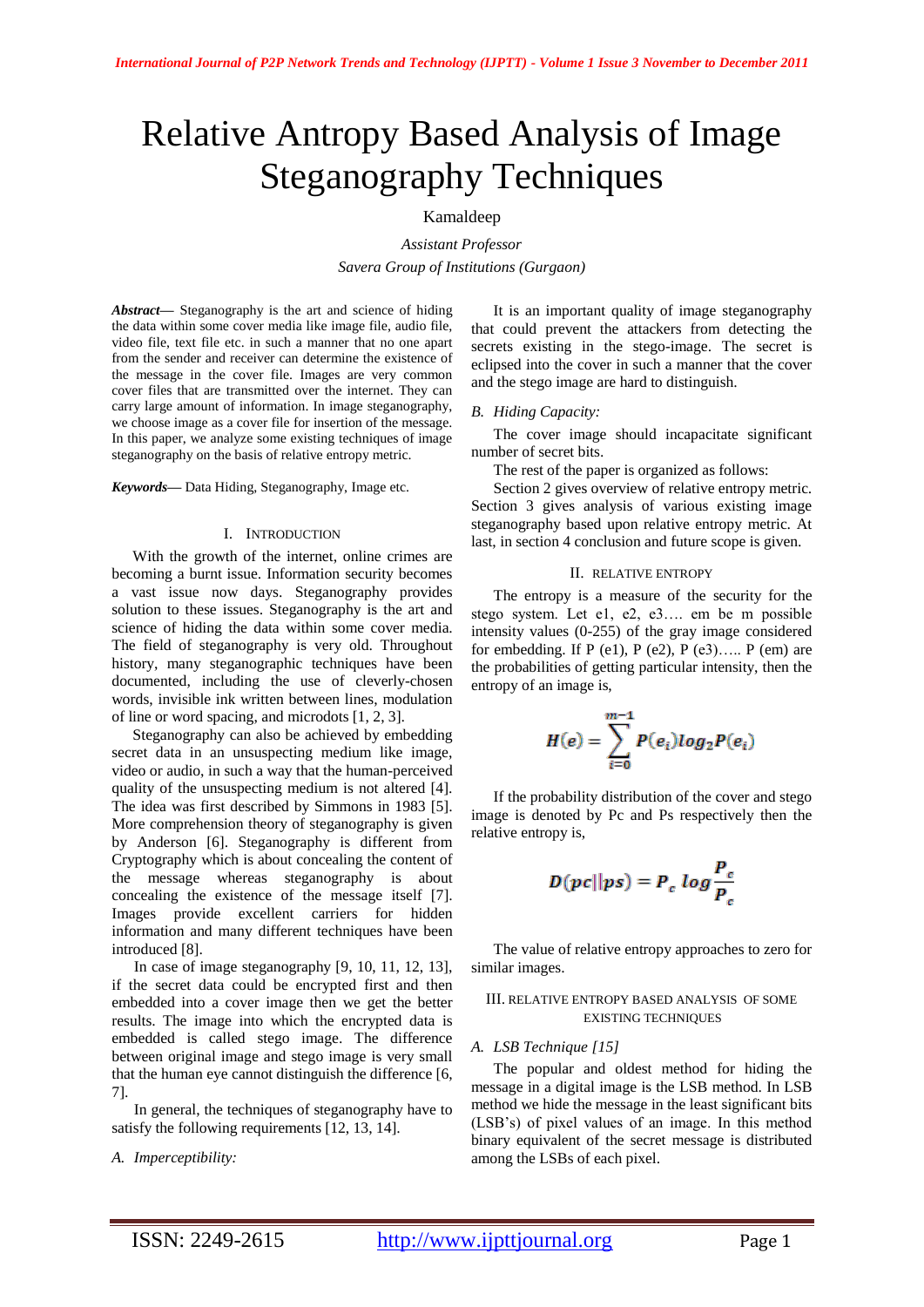For example data bits 01100101 are tried to hide into an 8 bit color image. According to this technique 8 consecutive pixels from top left corner of the image are selected. The binary equivalent of those pixels may be like this

00100101 11101011 11001010 00100011 11111000 11101111 11001110 11100111

Now each bit of data 01100101 are copied serially (from left hand side) to the LSB"s of equivalent binary pattern of pixels, resulting the bit pattern would become

| 00100100 | 11101011 | 11001011 |
|----------|----------|----------|
| 00100010 |          |          |
| 11111000 | 11101111 | 11001110 |
| 11100111 |          |          |

The problem with this technique is that it is very vulnerable to attacks such as image compression and quantization of noise.

# *Advantages of LSB*

- 1. 100 % chances of insertion.
- 2. Easy to implement

# *Disadvantages of LSB*

- 1. One of the major disadvantage associated with LSB method is that intruder can change the least significant bit of all the image pixels. In this way hidden message will be destroyed by changing the image quality, a little bit, i.e. in the range of  $+1$  or  $-1$  at each pixel position.
- 2. Not immune to noise and compression technique.
- 3. One of the basic techniques so more vulnerable to Steganalysis.

The results for this technique are given in Table I.

TABLE I

**Message Length (in Bits ) Image 1 Image 2 Image 3** 1024 0.062 0.065 0.067 2048 0.057 0.059 0.069 4096 0.061 0.062 0.063

# LSB TECHNIQUE USING WEB STEGO

#### *B. Parity Checker Method [16]*

In this method the concept of even and odd parity by using the parity checker has been used by Rajkumar et al. As it is already known that even parity means that the pixel value contains even number of 1"s and odd parity means that the pixel value contains odd number of 1"s. Proposed method inserted "0" at a pixel value where pixel value had odd parity and if odd parity is not present over there than we made the odd parity by adding or subtracting "1" to the pixel value. Similarly, we inserted "1" at a pixel value if it had even parity. In case, if even parity is not present at that location then we made even parity over that location by adding or subtracting '1'. In this way we can insert "0" or "1" at any location. For Retrieval of message, again we used the parity checker. If odd parity is present at the selected location then , "0" is message bit, else message bit is "1". Retrieval process was repeated for all locations where message bits were hidden. In this way, we retrieved the message bits from all the locations where the message bit were inserted. The results for this technique are given in Table II.

|  | I |
|--|---|
|  |   |

PARITY CHECKER METHOD

| <b>Message</b><br>Length (in<br>Bits) | <b>Image 1</b> | <b>Image 2</b> | <b>Image 3</b> |
|---------------------------------------|----------------|----------------|----------------|
| 1024                                  | 0.0081         | 0.078          | 0.078          |
| 2048                                  | 0.0082         | 0.071          | 0.075          |
| 4096                                  | 0.0079         | 0.077          | 0.076          |

# *C. Inverted Pattern Approach [17]*

This inverted pattern (IP) LSB substitution approach uses the idea of processing secret messages prior to embedding. In this method each section of secret images is determined to be inverted or not inverted before it is embedded. In addition, the bits which are used to record the transformation are treated as secret keys or extra data to be re-embedded.

- *1) Embedding Procedure*:
	- The embedded string is S, the replaced string is R, and the embedded bit string to divided to P parts.
	- Let us consider n-bit LSB substitution to be made. Then S and R are of n-bits length.
- For P part in  $i = 1$  to P

If MSE  $(Si, Ri) \leq MSE(S'i, Ri)$ 

Choose Si for embedding

Mark key(i) as logic  $0^{\circ}$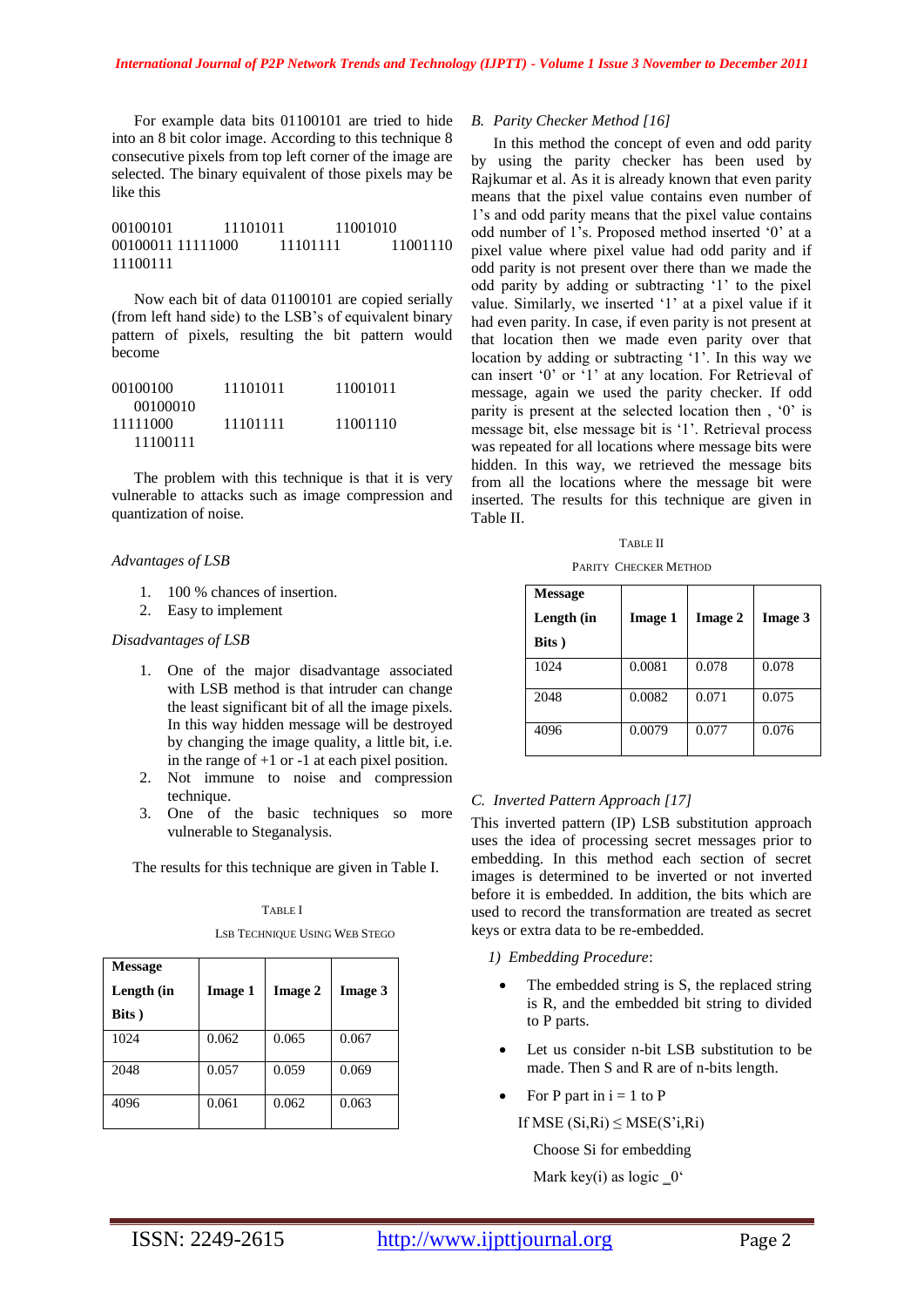If MSE  $(Si, Ri) \geq MSE(S'i, Ri)$ 

Choose S"i for embedding

Mark key (i) as  $logic_1$ "

MSE – Mean Square Error.

End

where,

S is the data to be hidden

S<sup>"</sup> is the data to be hidden in inverted

form.

# *2) Retrieval Procedure:*

The stego-image and the key file are required at the retrieval side.

- First corresponding numbers of LSB bits are retrieved from the stego-image.
- If the key is 0 then the retrieved bits are kept as such.
- Else if the key is 1 then the bits are inverted.
- The bits retrieved in this manner from every pixel of the stego-image gives the data hidden.

The results for this technique are given in Table III.

| <b>Message</b><br>Length (in<br>Bits) | <b>Image 1</b> | Image 2 | <b>Image 3</b> |
|---------------------------------------|----------------|---------|----------------|
| 1024                                  | 0.157          | 0.159   | 0.160          |
| 2048                                  | 0.167          | 0.162   | 0.159          |
| 4096                                  | 0.158          | 0.156   | 0.157          |

# TABLE III

INVERTED PATTERN APPROACH

# *D. 6 th,7th and 8th Bit Method [17]*

Rajkumar et al proposed a novel approach to hide the data 6th , 7th and 8th bit of pixel values. In this method 6th, 7th and 8th bits of the image pixels are used to hide the message. Since this method involves 8th bit for hiding the message, intruder can easily change 8th bit of all image pixels and this may result in the loss of message. To avoid this, time factor has been introduced, i.e. at some time t1, sender sends the cover object with message and at some other time t2 sender sends the cover object without message. Sender and recipient agree on this time factor initially before starting any communication. The advantage of introducing time factor (slot) is that if least significant bits of all pixels are changed by the intruder even then the message can be retrieved by comparing the two cover objects, i.e. one containing the message and the other not containing the message. The results for this technique are given in Table IV.

TABLE IV

 $6^{TH}$ ,  $7^{TH}$  AND  $8^{TH}$  BIT METHOD

| <b>Message</b><br>Length (in<br>Bits) | <b>Image 1</b> | <b>Image 2</b> | <b>Image 3</b> |
|---------------------------------------|----------------|----------------|----------------|
| 1024                                  | 0.094          | 0.093          | 0.095          |
| 2048                                  | 0.095          | 0.094          | 0.096          |
| 4096                                  | 0.097          | 0.099          | 0.097          |

# IV.CONCLUSION AND FUTURE SCOPE

This paper presents the analysis of various image steganography techniques in spatial domain on the basis of Relative Entropy metric. The lower the value of the Relative entropy the better will be the quality of the stego image. By analyzing the results given in Table 1, Table 2, Table 3 and Table 4, we found that parity checker method given by Rajkumar et. al provide least value of relative entropy among the investigated techniques. Almost every technique leaves some space for improvement. In the future, we will try to develop some new techniques which improve the various parameters of image steganography and gives us better results.

# **REFERENCES**

- [1] N. Johnson and S. Jajodia, "Exploring steganography: seeing the unseen," IEEE Computer, pp. 26-34, February 1998.
- [2] D. Kahn, *The Codebreakers,* Macmillian, New York, 1967.
- [3] B. Norman, *Secret Warfare*, Acropolis Books, Washington D.C., 1973.
- [4] Amirtharajan Rengarajan, Ganesan Vivek, Jithamanyu R, Rayappan John Bosco Balaguru, "An Invisible Communication for Secret Sharing against Transmission Error", Universal Journal of Computer Science & Engineering Technology, 1 (2), 117-121, Nov – 2010.
- [5] Simmons G. J, "The Prisoners Problem and the Subliminal Channel", Proceedings of crypto "83, Plenum Press, pp 51-67, 1983.
- [6] Anderson R. J, "Stretching the Limit of Steganography", In Information Hiding, Springer Lecture Notes in Computer Science, Vol. 1174, pp 39-48, 1996.
- [7] Anderson R. J, Peticolas FAP, "On the Limits of Steganography", IEEE Journal on Selected Areas in Communications, Vol. 16 No 4, pp 474-481, May 1998.
- [8] NEIL F. JOHNSON, ZORAN DURIC, S. G. J. *Information Hiding : Steganography and Watermarking - Attacks and Countermeasures (Advances in Information Security, Volume 1)*. Kluwer Academic Publishers, February 15, 2001.
- [9] R.Amirtharajan, R. Akila, P.Deepikachowdavarapu, "A Comparative Analysis of Image Steganography". International Journal of Computer Applications 2(3):(2010)41–47.